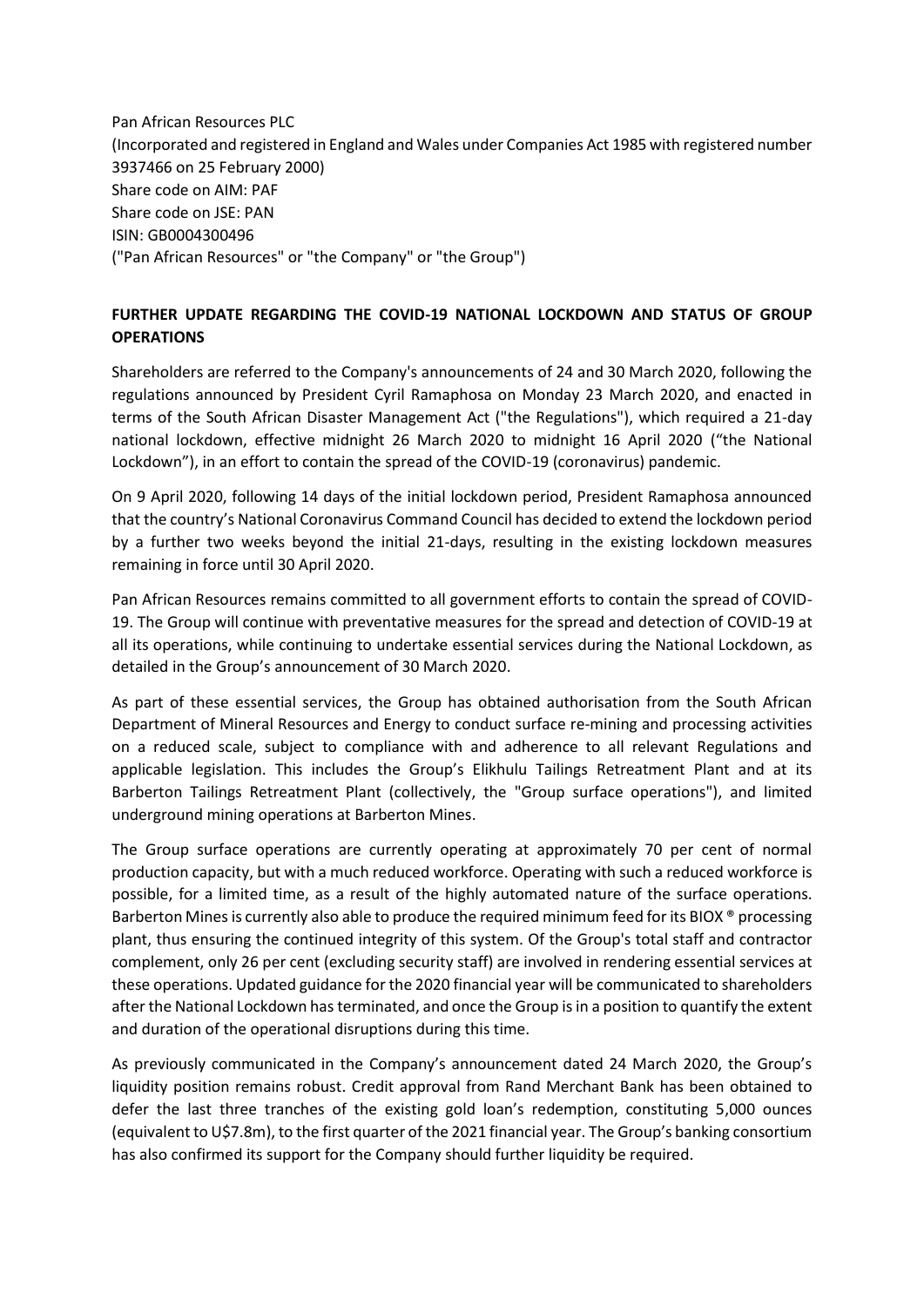The COVID-19 pandemic has had a severe adverse economic and social impact on stakeholders involved in the Group's operations and throughout the country. The Group has commenced with support programmes, in addition to its existing community initiatives, to assist stakeholders to alleviate hardships in the areas around its operations. These support programmes include food hampers and hygiene products for employees and specific communities. As a further initiative, potable water will be distributed by the mine's water tankers to affected communities in Barberton, in collaboration with the local municipality, for the duration of the National Lockdown.

Cobus Loots, CEO of Pan African Resources, commented as follows: "We are fully supportive of the actions announced by President Cyril Ramaphosa to reduce the impact of the COVID-19 pandemic, while at the same time implementing support measures to assist stakeholders around our operations. The health and well-being of our employees and communities remains our number one priority, and the measures that we have implemented enable essential services and operations to be maintained."

Pan African Resources will continue to provide shareholders with regular updates regarding developments at Group operations during this time.

Rosebank

14 April 2020

For further information on Pan African Resources, please visit the Company's website at

[www.panafricanresources.com](http://www.panafricanresources.com/)